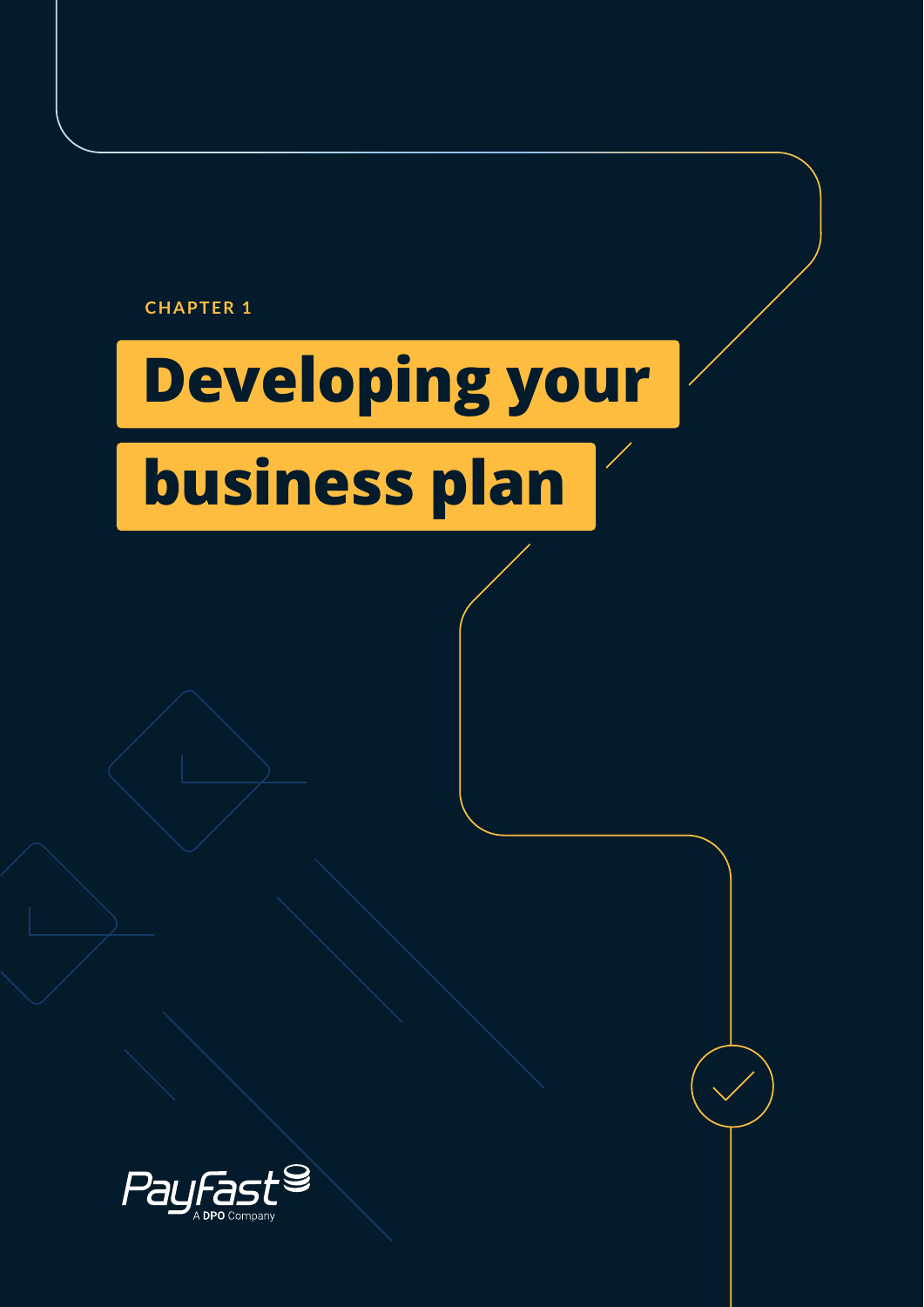# <span id="page-1-0"></span>**Contents**

### **Developing your business plan**

| Introduction                       |    |
|------------------------------------|----|
| Do your research                   | 3  |
| Know your business goals           | 4  |
| Know your product(s)               | 6  |
| Know your competitors              | 8  |
| Know your customers                | 8  |
| Work out pricing                   | 8  |
| Manage your finance and operations | 9  |
| Measure success                    | 11 |
| Find out more about going online   | 12 |
| About PayFast                      | 12 |

# **Introduction**

The PayFast Guide to Going Online is a comprehensive ebook to help aspiring entrepreneurs such as yourself turn your hobby into a successful online business.

In this first chapter of the guide, we outline the steps you can take to develop your ecommerce business plan. This includes how to effectively conduct market research, manage your finances and more. Within this chapter you'll also find valuable tooltips and advice from some businesses who are using PayFast to accept payments and other trusted partners.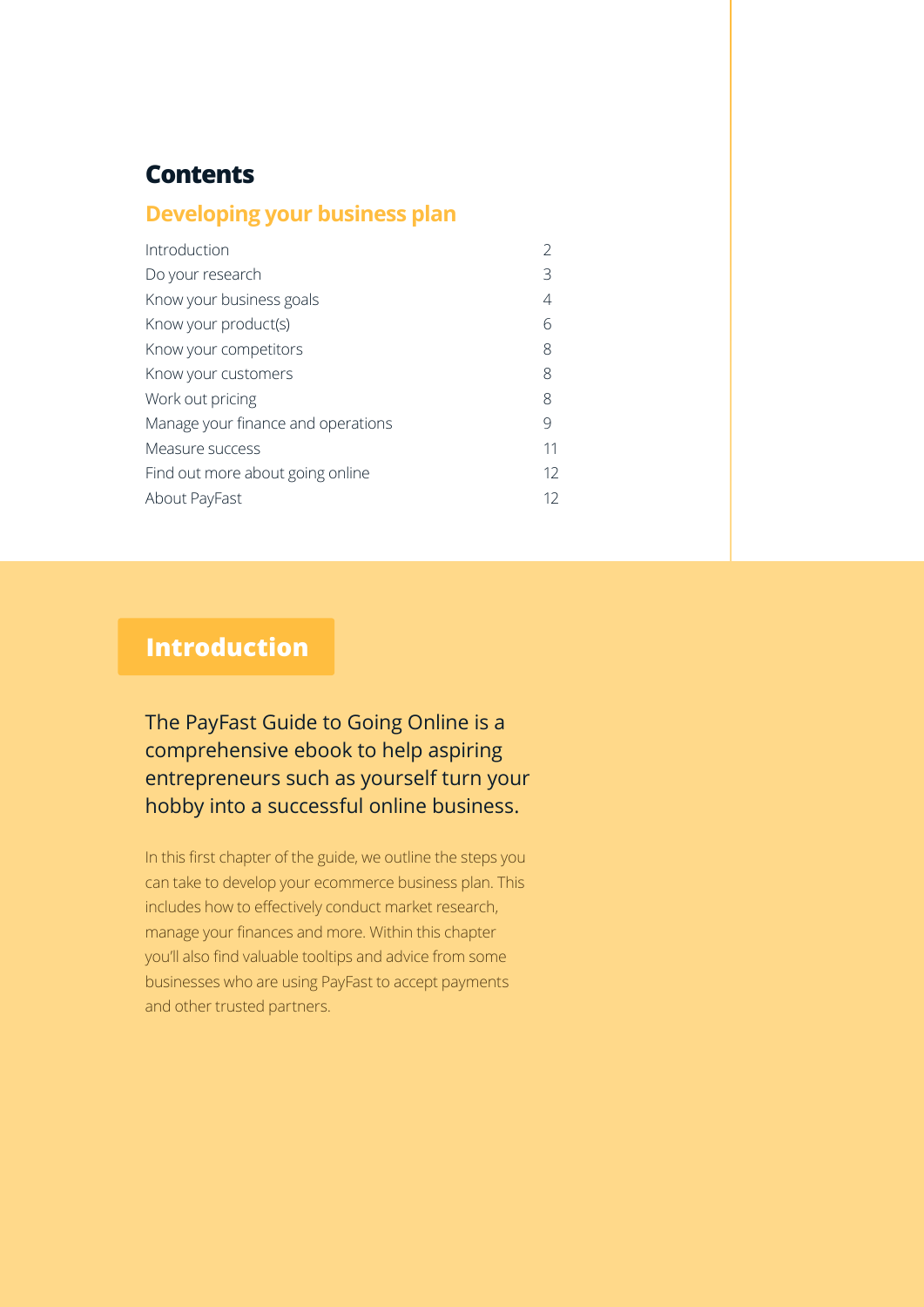<span id="page-2-0"></span>

Before moving your business online it's important to do extensive research to ensure you aren't caught off guard and have a good understanding of the costs involved in running and maintaining an online store.

Your research should include ecommerce basics of how to price your products, what shipping options to use and what ecommerce platform is best suited for your business. Then of course there's also a few other important aspects of running a business, such as how you'll finance and market your online store and what technology and equipment you'll require.

# **Research Tooltips**

There are an abundance of free educational resources available online that has valuable information about getting started and running a business. Some of our favourites include:

- **Business.co.za** a business network built **Heavy Chef** an educational platform to connect businesses with opportunities, partnerships, service providers and educational resources to help them start, run and grow their businesses. Find out more here: **[business.co.za](https://business.co.za/)**
- **Ecommerce.co.za** a platform that provides news on the latest trends, innovations and best practice. Find out more here: **[ecommerce.co.za](https://www.ecommerce.co.za/)**
- **Future Females** a platform where female entrepreneurs can connect, inspire and collaborate with each other, and access the resources they need to succeed. Find out more here: **[futurefemales.co](https://futurefemales.co/)**
- for entrepreneurs that offers events, workshops, podcasts, books, videos and more. Find out more here: **[heavychef.com](https://www.heavychef.com/)**
- **The Insaka eCommerce Academy** a community where you can learn how to start and grow your online store. Find out more here: **[insaka.co.za](https://www.insaka.co.za/)**
- **The National Small Business Chamber (NSBC) Africa** - an organisation dedicated to helping SMEs grow, learn and network. For more information, visit **[nsbc.africa](www.nsbc.africa)** and their news site: **[thesmallbusinesssite.co.za](www.thesmallbusinesssite.co.za)**

The PayFast blog also has an abundance of useful posts that can help in your research – visit the PayFast blog: **[payfast.co.za/blog](https://www.payfast.co.za/blog/)**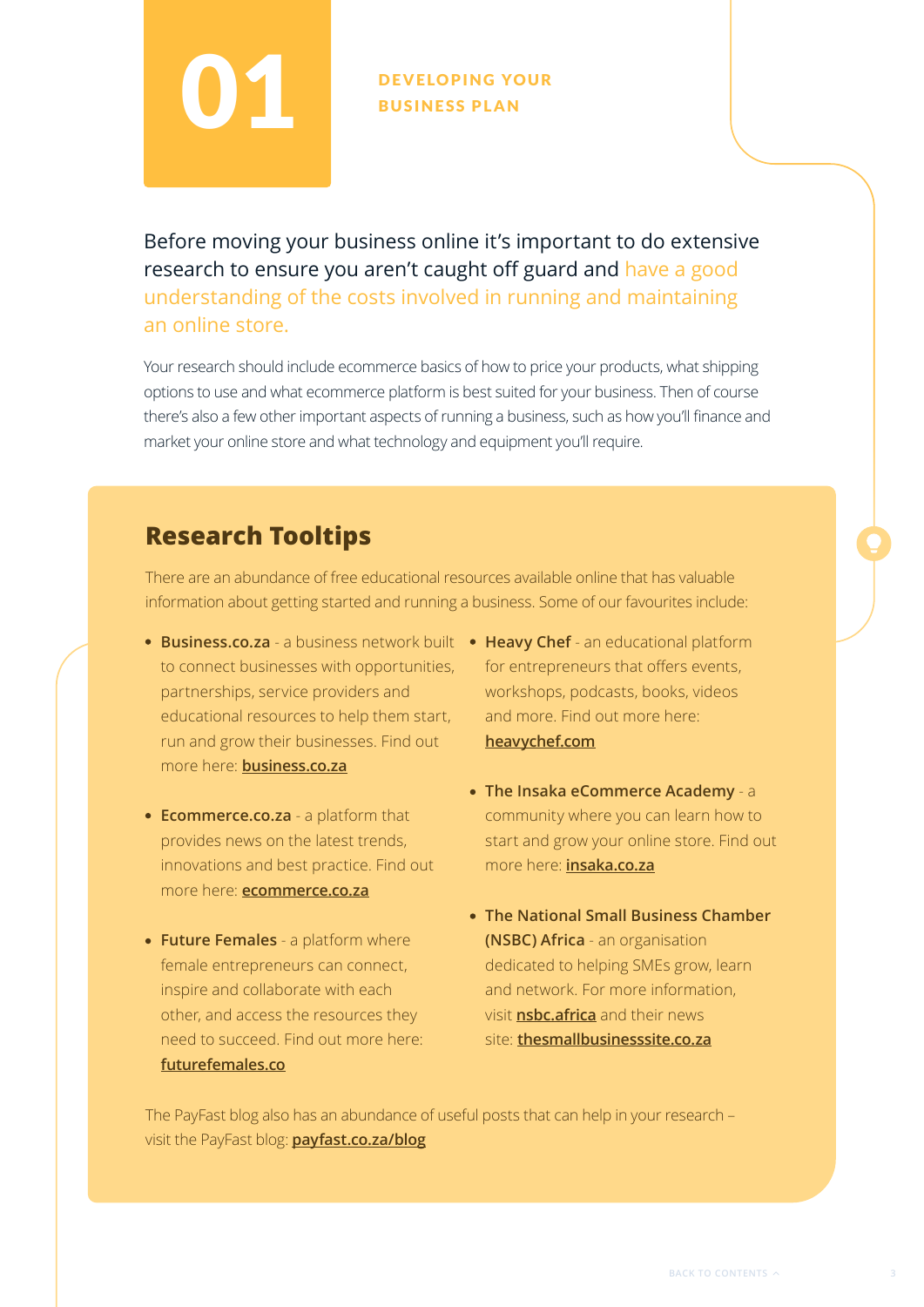#### <span id="page-3-0"></span>**Know your business goals**

Starting your own business without a plan is like going on a road trip without a map. Your business plan should be thoroughly crafted before you begin building your business, otherwise you risk failure.

It's important to do your research to know what you need to get your business up and running, what your unique selling point (USP) will be, what your goals are and how best to go about achieving them. Your business plan should be your holy grail for organising and running your business.

# **Tooltip**

**Questions to ask yourself when developing your business plan:**

- 1. What is the vision of my business?
- 2. Who is my target market?
- 3. What is my sales and marketing strategy?
- 4. What are my short term and long term goals?
- 5. How much money do I have to invest?
- 6. What will be the breakeven point?
- 7. What is my expected burn rate and runway?
- 8. How will I scale?
- 9. How will I measure success?
- 10. What is my exit strategy?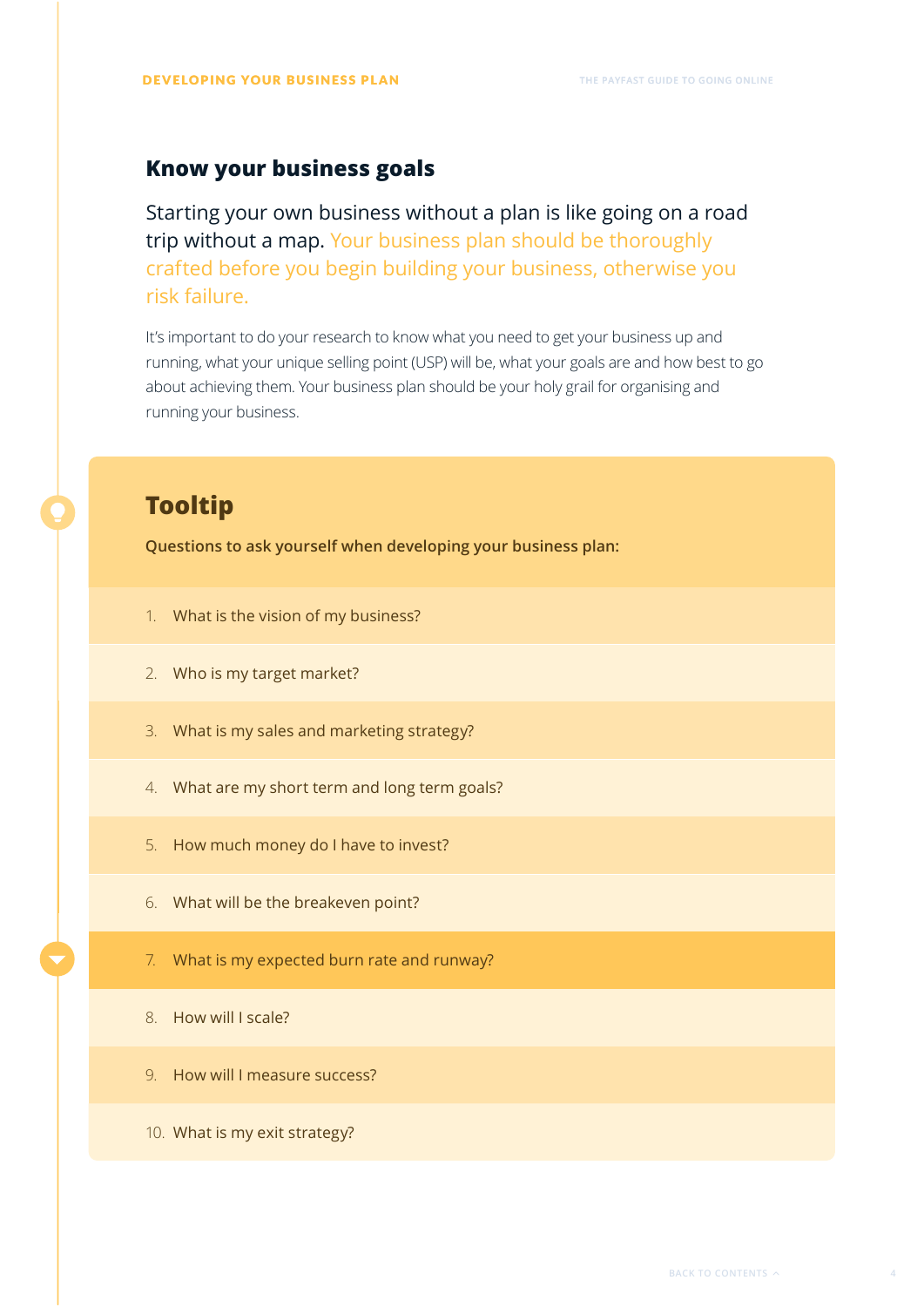# **Tooltip: Burn rate and runway**

Investors will be interested in a startup's burn rate, which is effectively how much cash the business is spending each month to cover operating expenses without generating its own income. Once you know your burn rate, you can calculate the startup's runway, which is the amount of time the business has before it runs out of cash.

For example: If you have R50,000 in startup capital and you are spending R10,000 a month on your operating expenses (hosting fees, marketing, rent, etc) then you have a burn rate of R10,000 and a runway of 5 months.

**[You can download a free burn rate template here](https://corporatefinanceinstitute.com/resources/knowledge/modeling/burn-rate/)**

There is no right or wrong way when it comes to creating a business plan, and when you put it together it may be anything from a few pages to over 100 pages. What matters is that you understand what steps you need to take to successfully launch and run your online business so that you can adequately plan for and deal with any setbacks.

# **Tooltip: Carry out a SWOT analysis**

It can be beneficial to do an evaluation of your business through a **SWOT** analysis to highlight your strengths and weaknesses. You can do this by answering the following questions:

- **•** What are your business's **s**trengths?
- **•** What are your business's **w**eaknesses?
- **•** What **o**pportunities are there for your business?
- **•** What are the **t**hreats to your business?

Compile a list of your answers and implement a strategy to address the challenges and areas of improvements you identified.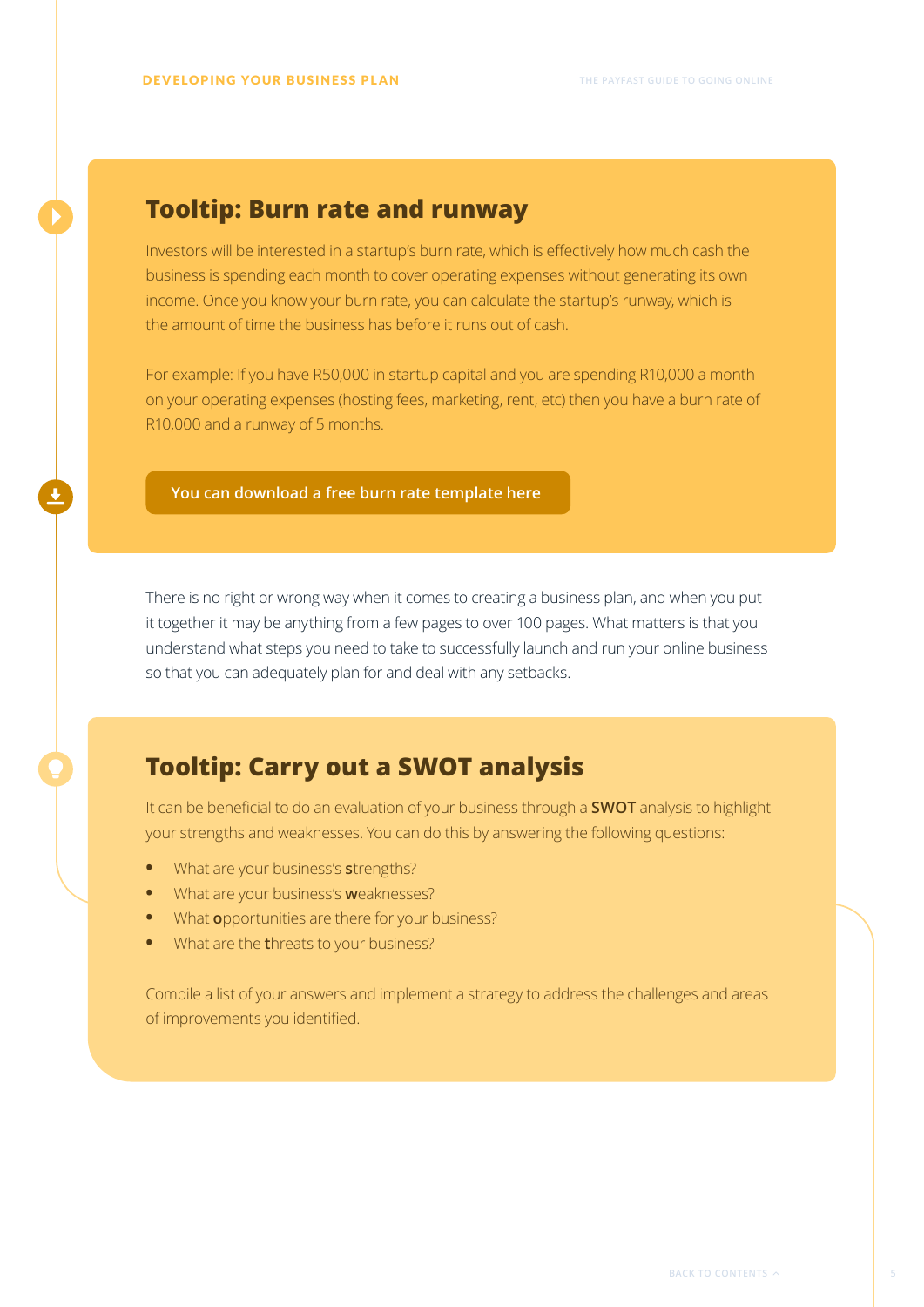# <span id="page-5-0"></span>**Tooltip: Register your trademarks**

During the planning stage look into trademarking the intellectual property of your ecommerce business to prevent another company from replicating your company name, logo or even product. It's highly recommended to consult a legal professional to find out exactly what your trademarking rights are for your new business.

There are a number of great online solutions that can help you register a trademark online, like **[Govchain](https://www.govchain.co.za/?gclid=CjwKCAjw87SHBhBiEiwAukSeUQRhtHg5iT6EX6CEa_-2IuqMQZIdbI2b0bIc731tH03FCEaAKaUAzRoCiA4QAvD_BwE)**. Find out more about Govchain by reading their **[case study here](https://www.payfast.co.za/blog/how-govchain-is-helping-businesses-get-up-and-running/)**

### **Know your product(s)**

When developing the idea for your new business you should have decided on the product (or service) that you want to sell online.

During your business planning phase find out absolutely *everything* about your products, from who is manufacturing or supplying it, whether there will be import duties and if you can handle the demand for it.

Also find out whether you need any licenses or permits to obtain and sell them. When you have these facts locked down you'll be able to more effectively establish important things like branding, pricing, shipping and marketing.

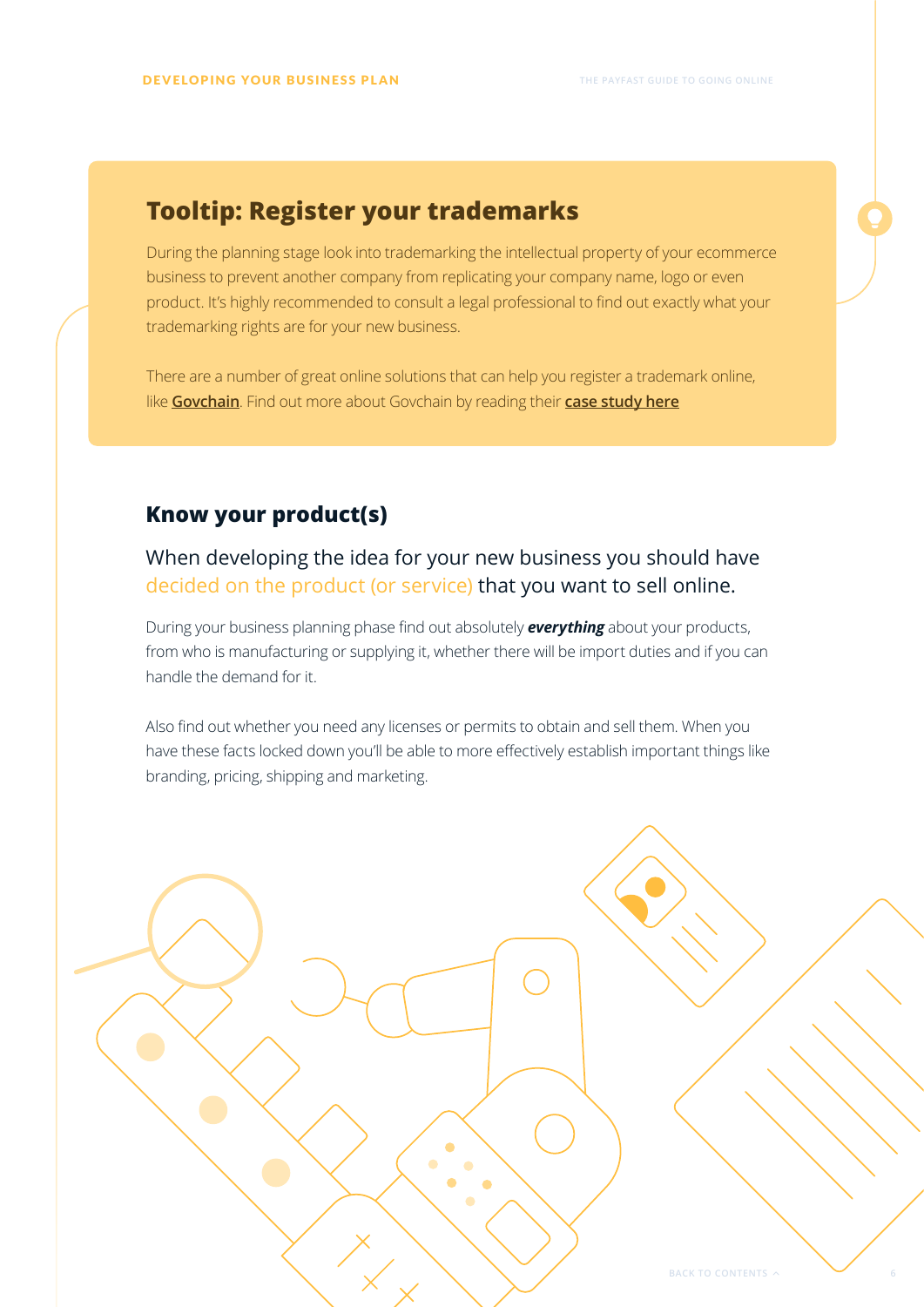"

# <span id="page-6-0"></span>**CLM Home's top 3 protips to consider when sourcing products for your online store**

COVID-19 has bred a lot of new businesses and ideas in South Africa, creating self-starter opportunities and propelled existing companies into the world of ecommerce. Your ecommerce store needs to stand out from the rest. When looking to source products for your online store, keep in mind the following three factors:



#### **1. Quality**

It's important to remember that your online store is dealing with real people, so your product should solve real problems and add real value to your consumer's life in order to make it worth their money, time and support. Strive to manage your customer's expectations and offer a product that enhances or contributes in a positive way.



#### **2. Convenience**

Staying true to the nature of online shopping, your product has to be convenient to your consumer. From the checkout process to the delivery, assembly/set up and use. Consider lead times, pre-orders, how long delivery will take and how user-friendly it is to use the product - who really reads the instruction manual that thoroughly, anymore? After-sales care and support also play a role in how much your consumer will love and support your product and brand!



#### **3. Innovation**

With so many online stores that seem to be popping up overnight, you need to be ahead of the game. By having new and innovative products, you have something that sets you apart from the rest, and you can use that as your USP.



"

To find out more about CLM Home, read their **[case study](https://www.payfast.co.za/blog/how-clever-little-monkey-built-a-beautiful-brand-with-unique-products/)** and visit **[clmhome.co.za](https://clmhome.co.za/)**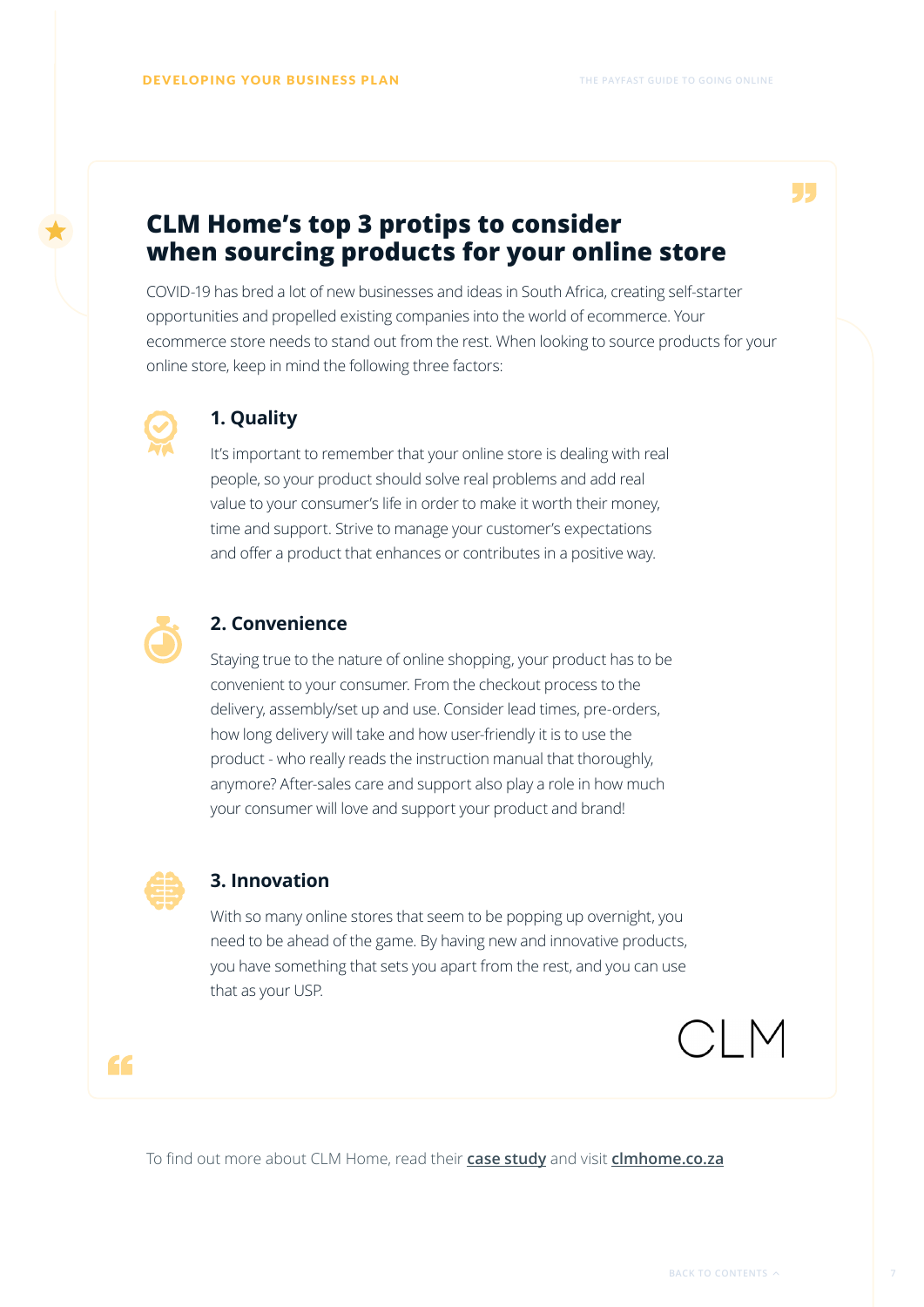### <span id="page-7-0"></span>**Know your competitors**

The best way to learn about what does and doesn't work is to look at what your competitors (both local and international) are doing on their online store.

Pay special attention to their website layout, how user friendly it is to navigate, the image quality of their products, the different product categories and subcategories, how they advertise their products and of course pricing.

#### **Know your customers**

It's important to have a good understanding of who your intended customer base is so that you can cater to their online shopping needs and adequately market to them and turn them into loyal customers.

Create an ideal customer profile by putting together a document that includes the following information:

- Demographics, specifically their location, age and gender
- Psychographics, that is what their interests, goals and lifestyles are
- Digital habits, such as if they are more likely to shop online with their mobile phone or desktop, and what times are they most active

Use all of this information to shape your ad targeting, your imagery and website copywriting - everything you need to market your ecommerce store online. It's best practice to have one core audience, with perhaps a few smaller audiences that you focus on less regularly.

We'll talk about how best to reach and market to your customers in **[Chapter 5. Marketing your store online](https://www.payfast.co.za/resources/guides/payfast-guide-to-going-online/)**.

### **Work out pricing**

This is one of the most important things that will determine the success of your online business. You must take into account the manufacturing or purchasing and import costs so that you sell your products for a fair price while making a profit. Seeing how much your competitors are selling their products for is a good indication of what customers are willing to pay. It's good practice to trial and error until you find a price that works for you; if your prices are too high then your customers will go to your competitor who has cheaper products, and if your prices are too cheap then there's a good chance your customers will be distrustful of the quality of your products.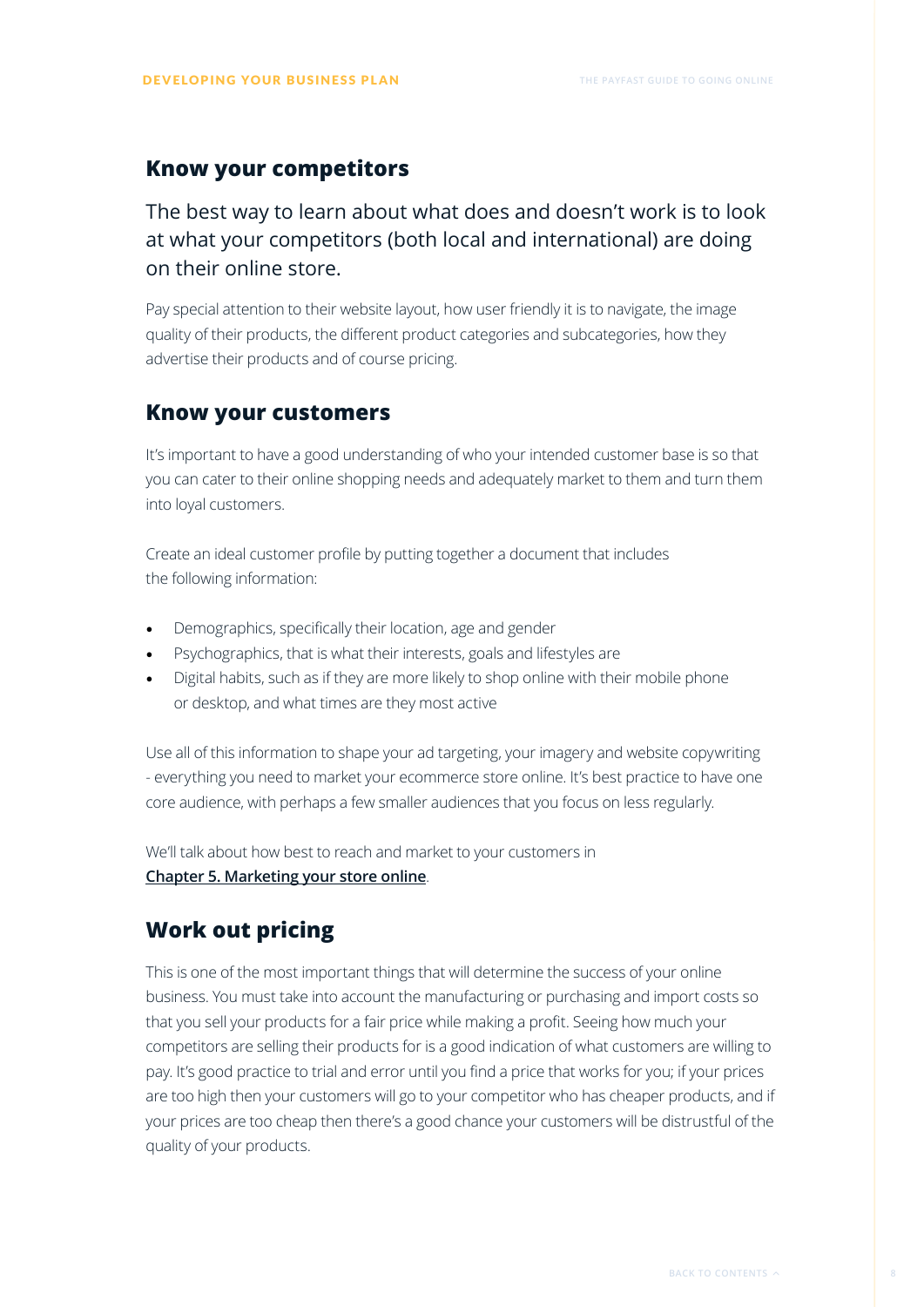# <span id="page-8-0"></span>**Tooltip: Understand Prospect Theory when pricing your product**

Prospect Theory describes how people react to *perceived* losses or gains when offered two or more options, which can have a big influence on their decision to purchase.

Studies have shown that when shoppers were presented with a price and no added shipping cost (e.g. a total payable of R500) versus the same total price but the shipping cost disaggregated (e.g. a total payable of R450 + 50 shipping  $=$ R500) that more people checked out with the first pricing option.

#### **Group the pains Segregate the gains**

Similarly research indicates that perceived gains are more effective when they are segregated. For example a single discount of 40% off (R100 - 40% = R60) didn't perform as well as when the offer was segregated across two discounts (R100 -  $25\% - 20\% = R60$ ).

#### **Manage your finance and operations**

Being able to successfully manage your finances can make or break your business. When drafting your business plan you should have gauged what finances you have at your disposal and if you require a business loan or investment to get off the ground. To the best of your ability, predict what your monthly revenue and overheads will be to form a realistic budget.

*"I think the biggest obstacle for most entrepreneurs or small business is access to capital, especially during growth phases. One of our values has always been to grow the business organically, so basically sowing business earnings right back into the business."*

*- Zikhona Tefu, Founder of O'live*

To find out more about O'live, read their **[case study](https://www.payfast.co.za/blog/how-olive-turned-handmade-soap-into-a-profitable-business/)** and visit **<olivehandmadesoaps.co.za>**

"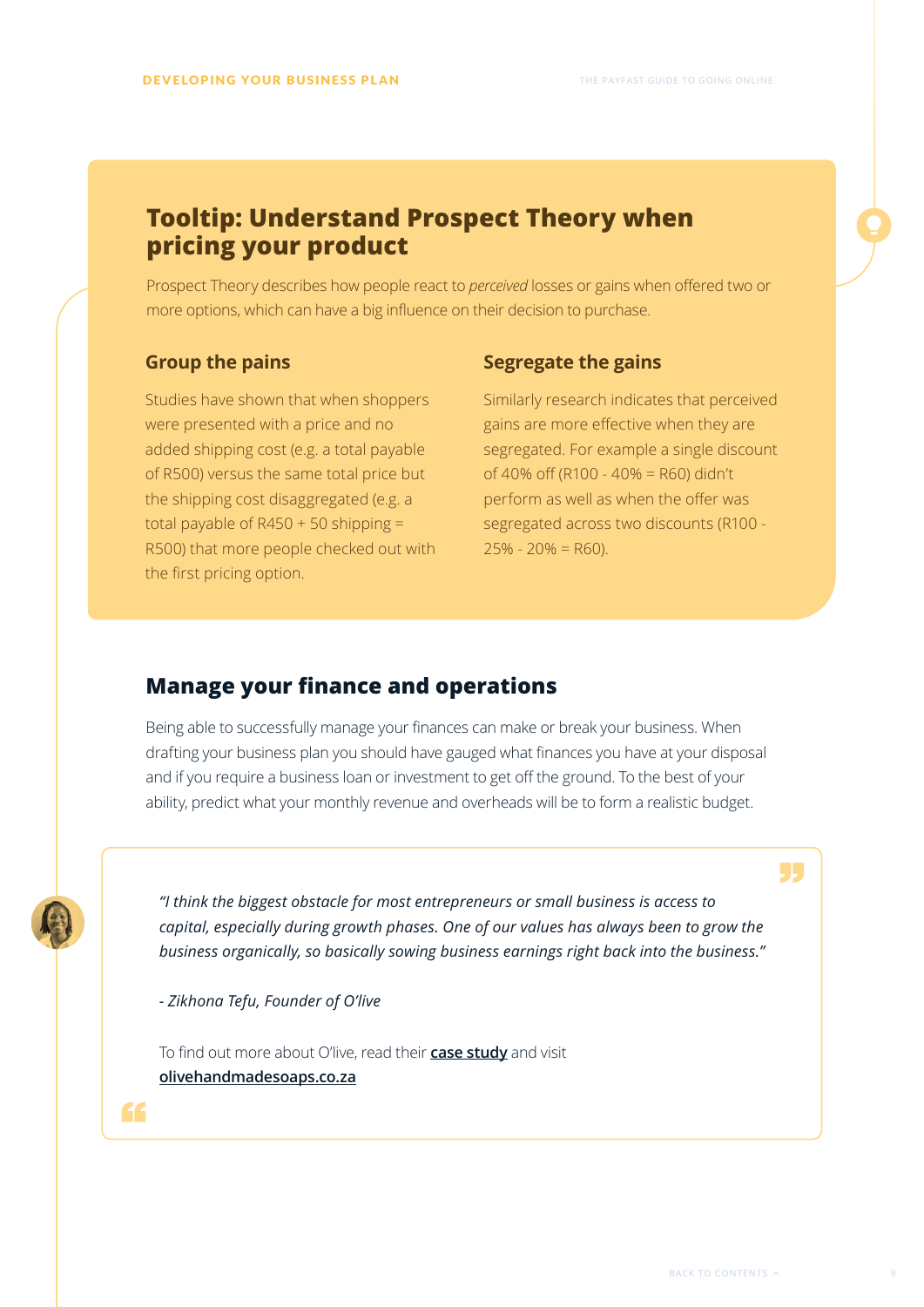# **Tooltip: Questions to answer to make sure you're staying on financial track**

Create an ideal customer profile by putting together a document that includes the following information:

- **•** What is your estimated income for the first month, quarter and year?
- **•** What will it cost to run your business?
- **•** What sales volume will you need to make a profit?
- **•** How long will it take to break even?
- **•** What are your total financial needs?
- **•** What funding sources are available to you?
- **•** How long will it take you to pay off any business loan you may take out?

### While the best way to plan for this is to research to see what other online businesses are doing and adapting their processes for your own business, there are some important points to remember:

- **•** Reinvest profits back into your business.
- **•** Pay yourself a salary, you will run yourself into the ground if you invest all of your money into your business without taking any compensation.
- **•** If you need a loan, apply for it. This extra financial boost could be exactly what you need to get off the ground.
- **•** Keep a good business credit score so that you can take out future loans to expand your business when the time comes, such as hiring more staff and purchasing a bigger warehouse.
- **•** Invest in good accounting software as this will help streamline important processes like invoicing to make sure bills are paid on time.
- **•** If or as soon as finances allow it, hire a bookkeeper to make sure your finances are in order.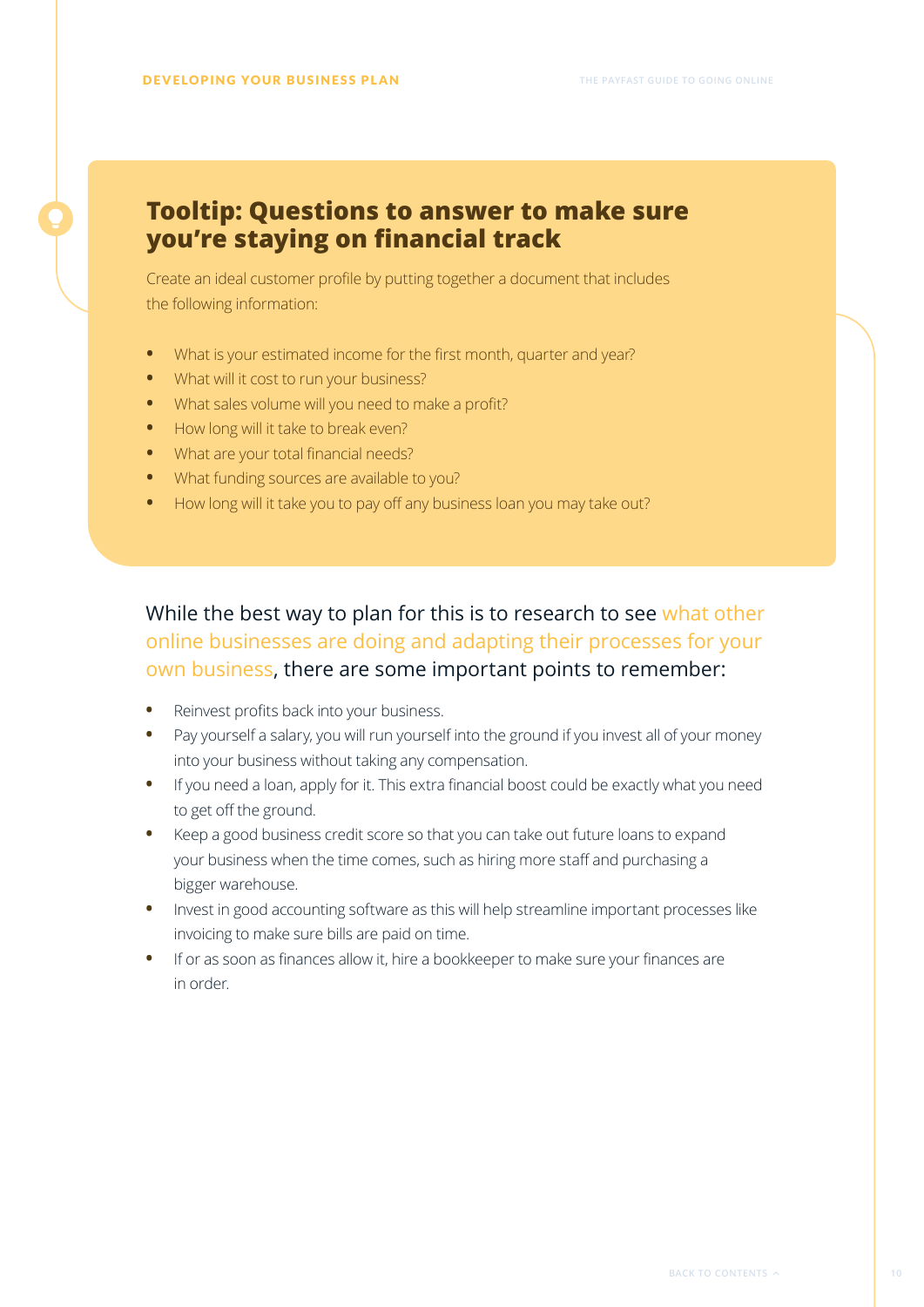# <span id="page-10-0"></span>**Tooltip: Managing your finances with Xero accounting software**

Xero is a cloud-based accounting software that you can use to effectively manage your everyday business tasks and finances, including paying bills, sending invoices and claiming expenses. Find out more about Xero here: **<xero.com/za>**

Xero has put together a useful guide on how to **[manage your finances](https://www.xero.com/za/resources/small-business-guides/business-management/manage-cashflow/) [and cashflow that can be found here](https://www.xero.com/za/resources/small-business-guides/business-management/manage-cashflow/)**.



#### **Measure success**

Before you launch your online business, put a plan in place to measure if your online business is meeting your criteria for success. Set out realistic milestones and determine how best to measure them with clear targets.

For example, set a certain revenue percentage of what you want to achieve by a certain date. You can also measure success by reviewing customer feedback, evaluating your employee's performance and monitoring the traffic on your ecommerce website (more about this point later on in **[Chapter 5: Marketing your store online](https://www.payfast.co.za/resources/guides/payfast-guide-to-going-online/)**).